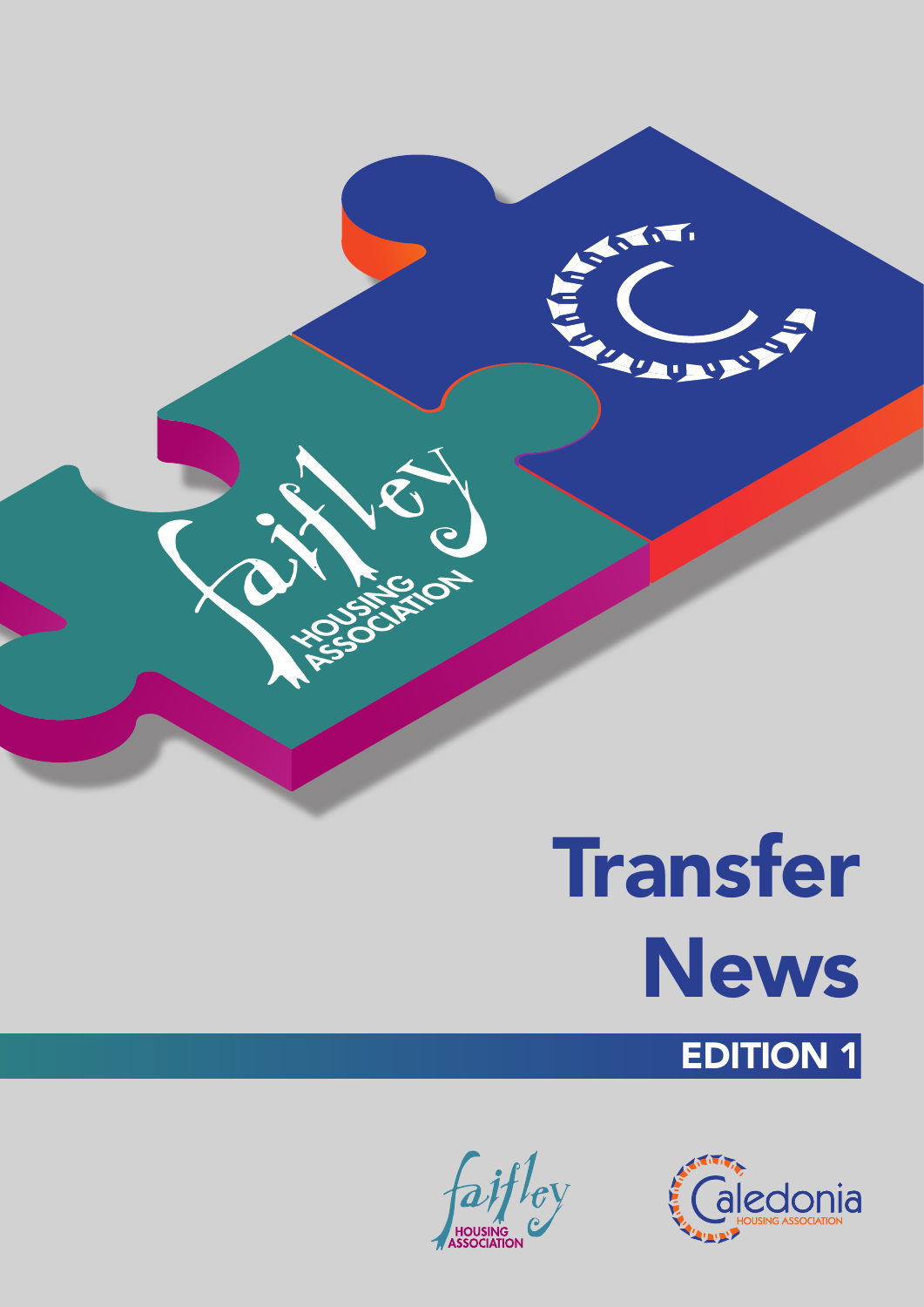# Caledonia Selected As Faifley's Transfer Partner

In April 2021 we wrote to all tenants to tell you about the steps that we had taken to review the future options available to the Association, and that after detailed consideration we had decided to seek a partnership via a transfer of engagements to a housing association.

All of the registered social landlords who expressed an interest in working in partnership with us were considered through a rigorous assessment process. Taking account of our detailed discussions with tenants and our Management Committee, the assessment focussed on a number of key criteria including:

- $\checkmark$  Increasing investment in the homes that we provide
- $\checkmark$  Improving and enhancing the services that we provide
- $\checkmark$  Ensuring that our rents are fair, affordable and represent value for money
- $\checkmark$  Improving how we are run and managed

Following our review of all submissions received, we advised that Caledonia Housing Association were selected as our preferred transfer partner. We had a strong field of potential partners and applied a rigorous selection process to select the best initial offer. Our Management Committee agreed that the proposal received from Caledonia was the one that presented the best options and future for Faifley's tenants, factored owners and staff.

The transfer of engagements would mean all of Faifley's interests transferring into Caledonia. It would mean that Faifley no longer exists as a housing association and The ownership of our homes and other assets would transfer to Caledonia. For tenants, if the transfer proceeds, there will be no changes to your rights as a tenant and your tenancy agreement would transfer to Caledonia. This would likewise also apply in relation to the agreements for existing factoring service customers. Our staff team would also transfer to Caledonia.

#### Why Caledonia Housing Association?

In selecting Caledonia as our preferred transfer partner, this reflected:

- Caledonia's strength in terms of finances and good governance, and its ability to deliver property improvements and enhanced landlord services to Faifley tenants whilst keeping rents affordable.
- Their initial strong offer to become our transfer partner that we will now work into detailed plans that we hope to consult with you on later this year.
- Caledonia's track record of delivering successful partnerships and transfers including in the West Dunbartonshire area.

We saw a clear fit with Caledonia in terms of our shared commitment to really making a difference for the tenants and communities we each serve. We could see the ability to save costs by coming together, that could then be re-invested on the things that matter to our tenants.

The initial transfer proposal from Caledonia gave the greatest scope to improve rent affordability, whilst increasing investment in homes and the environment, improving the range and quality of services to our tenants and other service users over the short, medium, and long term. It would also address the various regulatory and governance weaknesses that Faifley is experiencing.

Caledonia Housing Association was therefore an easy choice as our preferred transfer partner and over the coming months, tenants will have the chance to see and comment on what a transfer to Caledonia could bring.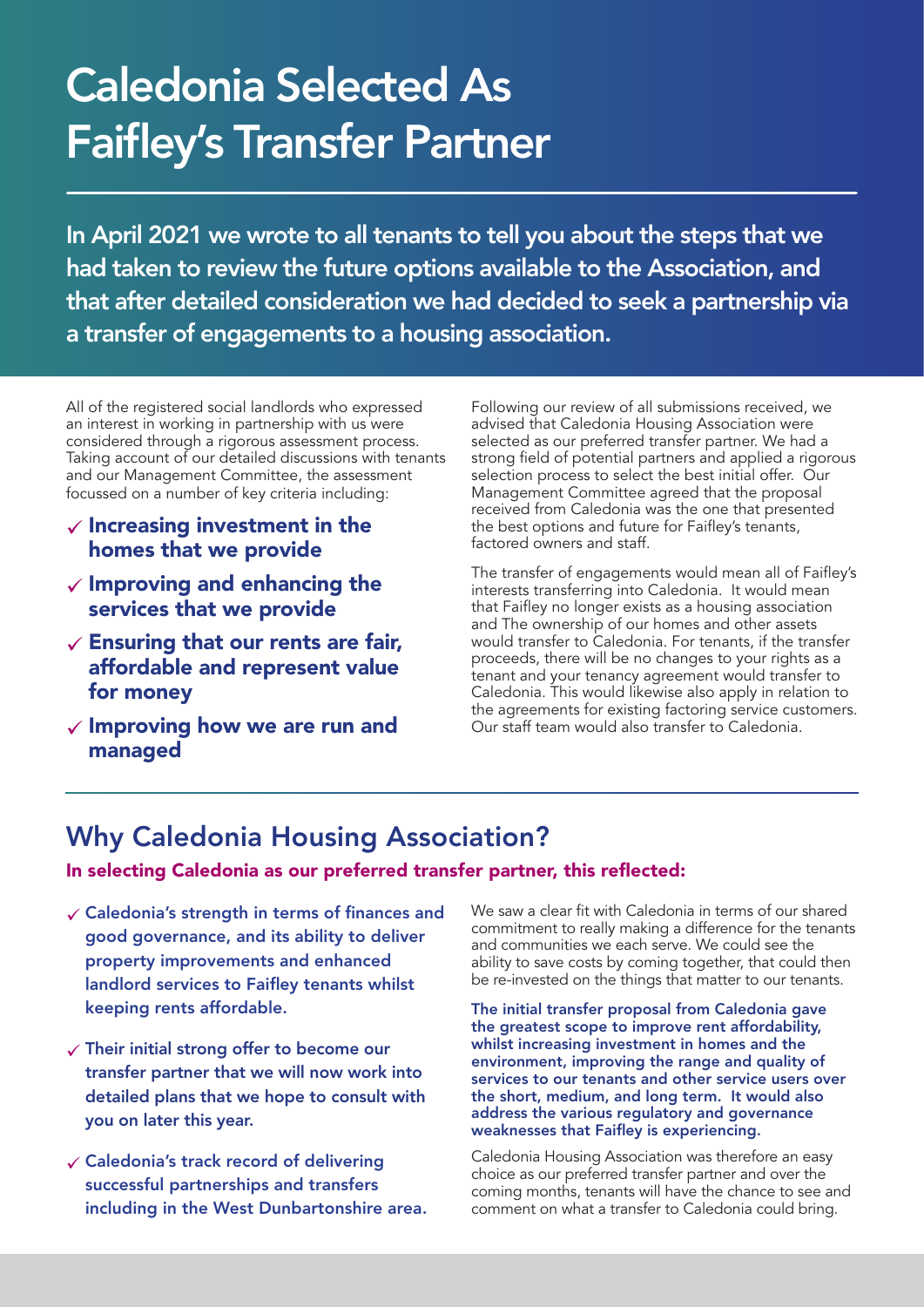## What are the Intended Benefits of a Transfer?

Based on tenant feedback to date, we identified a list of transfer priorities that were used to select a transfer partner. As we now work with Caledonia on a detailed transfer offer, we want to first test that we have captured all that is most important to you as our customer.

In the 'Have Your Say' feedback form enclosed with this this newsletter, we have listed the transfer priorities. We welcome your feedback on whether you agree with these priorities. We also want to hear your views on some specific questions and whether you want to get more involved in shaping the transfer plans. Please take a few minutes to complete and return the feedback form to let us know what you think.

## Who Are Caledonia?

Caledonia Housing Association is one of Scotland's leading providers of high-quality affordable homes and associated services for people in housing need, owning and managing over 4,600 social rented homes in 8 local authority areas. They also provide factoring services to 1,658 homes in Scotland. A further 512 social rented homes are owned and managed in the Renton area of West Dunbartonshire by subsidiary, Cordale Housing Association. Caledonia's business strategy is focussed on providing homes and services that make life better.

The Association was formed in 2011 following the merger of Perthshire and Servite Housing Associations. In the period since, the Association has continued to grow through the provision of over 1,500 new affordable homes and developing new successful partnerships with Bellsmyre and Antonine Housing Associations and its subsidiary Cordale Housing Association. They also have a strong track record in service delivery with performance levels comparing well to other Scottish housing associations, good levels of satisfaction with their services and rent increases that have been consistently below the national average. They are a financially strong organisation, and this has supported their new build housing programme as well investment in their existing homes of around £4m per year.

#### What is a Transfer of Engagements?

A Transfer of Engagements is the legal process that allows one housing association to transfer all of its homes and interests into another. If this transfer of engagements takes place, all of Faifley's operations transfer to Caledonia i.e., tenants become Caledonia tenants and retain ALL of your existing tenancy rights, staff become Caledonia employees with their terms and

conditions protected under TUPE. Caledonia becomes the factor of the factored stock.

If the transfer goes ahead, Faifley would no longer have its own Management Committee. However, we want to hear from you on what you want to see after the transfer to ensure a strong tenant voice to shape local services.

#### Who will look after Faifley's interests in the Transfer Talks?

We have engaged Mags Lightbody, of Lightbody Consultancy to act as our Transfer Advisor and represent Faifley's interest in the transfer negotiations. Mags will lead the team of advisers who will work on this from our side. She has successfully delivered several of these types of transfers recently, negotiating impressive packages of benefits for tenants in each case and recording high levels of tenant support on every transfer.

Her focus will be on making sure we get the best possible transfer offer from Caledonia and confidence they can deliver what they promise. She will also lead our team on consultation plans with our tenants to make sure you are fully informed on the transfer and what it means **BEFORE** you are asked to make any decisions.

#### Do tenants have a voice?

**YES!** We will follow the Scottish Housing Regulator (SHR) statutory guidance on Tenant Consultation and Approval (2019). This sets out the legal and regulatory requirements for any landlord proposing a transfer and can be found on the SHR website at: www. housingregulator.gov.scot/for-landlords/statutoryguidance/tenant-consultation-and-approval

We are at the stage of informal consultation as we build the Business Case. Once this is approved, we then move into formal tenant consultation which culminates in a tenant ballot. The transfer can only happen if a majority of tenants voting support it.

There will be lots of opportunities to get involved and give your views.